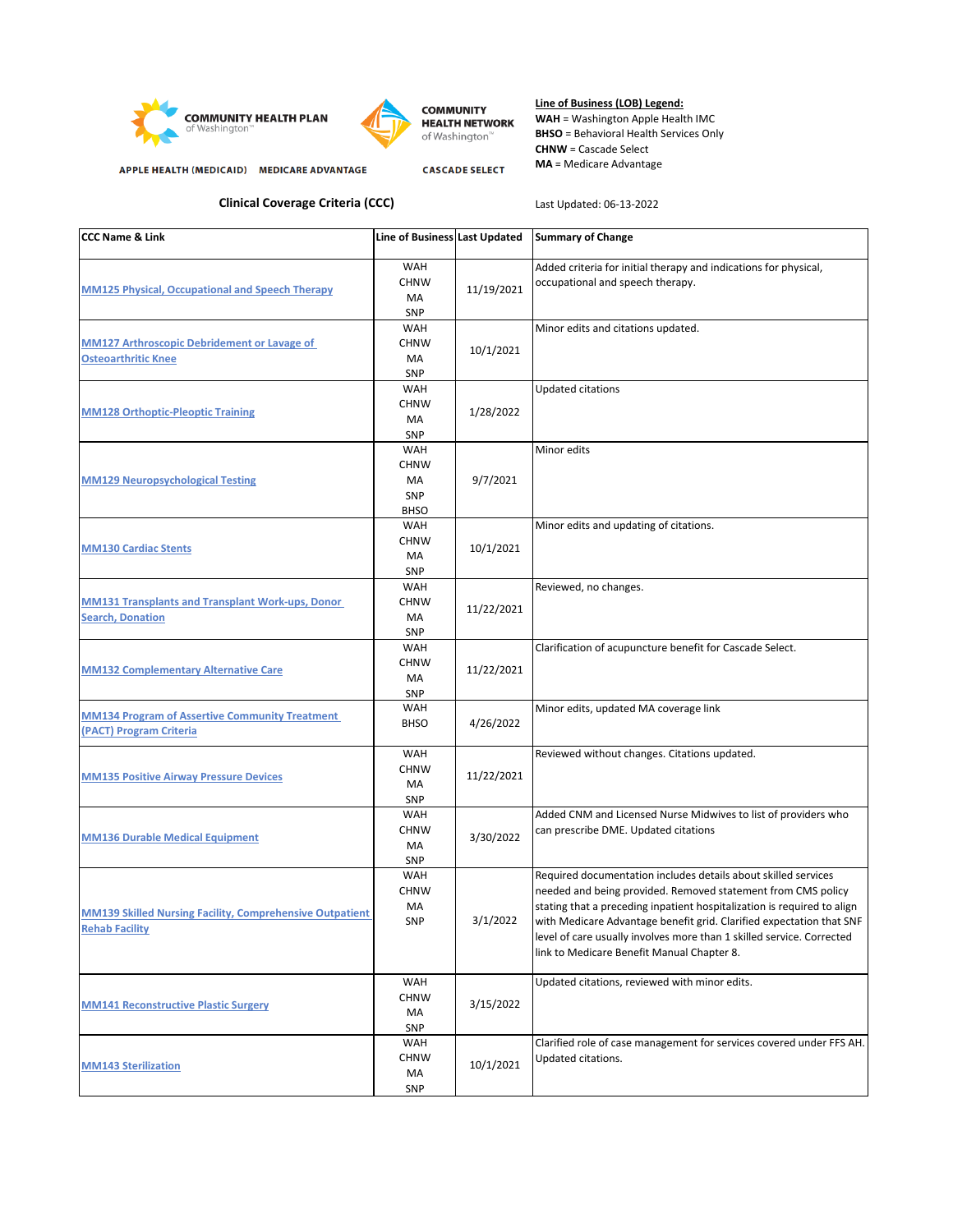| <b>CCC Name &amp; Link</b>                                                                       | Line of Business Last Updated                                |            | <b>Summary of Change</b>                                                                                                                                                                                                                                                                                                                 |
|--------------------------------------------------------------------------------------------------|--------------------------------------------------------------|------------|------------------------------------------------------------------------------------------------------------------------------------------------------------------------------------------------------------------------------------------------------------------------------------------------------------------------------------------|
| <b>MM144 Home Oxygen</b>                                                                         | WAH<br><b>CHNW</b><br>MA<br><b>SNP</b>                       | 3/1/2022   | Added criteria for use of home O2 for acute respiratory illnesses.                                                                                                                                                                                                                                                                       |
| <b>MM145 Bariatric Surgery</b>                                                                   | WAH<br><b>CHNW</b><br>MA<br><b>SNP</b>                       | 1/28/2022  | Corrected link to Local Coverage Article A53028. Removed reference<br>to the HTA since the contract requires alignment with the WAC.<br>Updated list of accredited programs. Updated citations. Minor edits.                                                                                                                             |
| <b>MM146 Tympanostomy Tubes</b>                                                                  | WAH<br><b>CHNW</b><br>МA<br>SNP                              | 12/15/2021 | Minor edits and updates to citations.                                                                                                                                                                                                                                                                                                    |
| <b>MM147 Enteral Therapy Products for Enrollees with</b><br><b>Inherited Metabolic Disorders</b> | <b>WAH</b><br><b>CHNW</b><br>MA<br><b>SNP</b>                | 4/7/2022   | Added thickeners to policy.                                                                                                                                                                                                                                                                                                              |
| <b>MM148 Extracorporeal Membrane Oxygenation Therapy</b>                                         | <b>WAH</b><br><b>CHNW</b><br>MA<br><b>SNP</b>                | 12/15/2021 | Minor edits and update of citations.                                                                                                                                                                                                                                                                                                     |
| <b>MM149 Spinal Injections and Facet Neurotomy</b>                                               | <b>WAH</b><br><b>CHNW</b><br>MA<br>SNP                       | 6/2/2022   | Added clarification regarding decrease in opioid dose. Removed<br>imaging studies from criterion regarding spinal pain syndromes.<br>Emphasized that conservative care is primarily physical therapy.                                                                                                                                    |
| <b>MM151 Nonpharmacologic Treatments for Treatment-</b><br><b>Resistant Depression</b>           | <b>WAH</b><br><b>CHNW</b><br>MA<br><b>BHSO</b><br><b>SNP</b> | 2/24/2022  | Added information regarding clinical trials for Vagus Nerve<br>Stimulation for TRD for Medicare members. Updated quote from VNS<br>final evidence report. Contract citations and links updated.                                                                                                                                          |
| <b>MM152 Intensity Modulated Radiation Therapy IMRT</b>                                          | <b>WAH</b><br><b>CHNW</b><br>MA<br>SNP                       | 10/1/2021  | Minor edits and updates of citations                                                                                                                                                                                                                                                                                                     |
| <b>MM153 Proton Beam Therapy</b>                                                                 | <b>WAH</b><br><b>CHNW</b><br>МA<br><b>SNP</b>                | 10/1/2021  | Minor edits and updates of citations                                                                                                                                                                                                                                                                                                     |
| <b>MM154 Applied Behavioral Analysis</b>                                                         | <b>WAH</b><br><b>BHSO</b><br><b>CHNW</b>                     | 2/11/2022  | Added Required Clinical Documentation For Review section, edited to<br>reflect members of all ages are eligible for ABA, inserted correct ASD<br>COE link, clarified in-school ABA is not medically necessary because<br>schools are responsible for educating children and providing needed<br>services.                                |
| <b>MM155 Wraparound with Intensive Services Program</b><br>(WISe)                                | <b>WAH</b><br><b>BHSO</b>                                    | 9/7/2021   | Revised background and definitions, made minor edits                                                                                                                                                                                                                                                                                     |
| <b>MM156 Administrative Days</b>                                                                 | WAH<br><b>BHSO</b>                                           | 3/15/2022  | Clarified that once Administrative Days are requested, the facility can<br>no longer appeal a denied continued stay for that same period.<br>Updated citations.                                                                                                                                                                          |
| <b>MM158 Prosthetics, Orthotics, and Therapeutic Diabetic</b><br><b>Shoes</b>                    | <b>WAH</b><br><b>CHNW</b><br>МA<br><b>SNP</b>                | 12/15/2021 | Expanded criteria from WAC 182-543-7100. Corrected criteria for<br>Spinal ortheses to be the LCD for all LOB. Renamed Durable Medical<br>Equipment to Medical Equipment as per the HCA contract and WAC<br>182-543-1000. Corrected definition of Medical Equipment to align<br>with HCA contract and WAC 182-543-1000. Updated citations |
| <b>MM159 Medically Intensive Children's Program (MICP)</b>                                       | WAH<br><b>BHSO</b><br><b>CHNW</b>                            | 3/4/2022   | Reviewed with edits. Added WAC 182-501-0169, and WAC 182-500-<br>0070, including pertinent criteria. Updated citations. Unchecked<br>boxes for Cascade Select since this is not a covered benefit for<br>Cascade Select.                                                                                                                 |
| <b>MM162 Medical Appropriateness for Service or Medication</b>                                   | WAH<br><b>CHNW</b><br>МA<br><b>BHSO</b><br>SNP               | 3/30/2022  | Added medically necessary criteria for medications in alignment with<br>the SPDL and the HCA policy on brands with generic equivalents.<br>Changed enrollee to member.                                                                                                                                                                   |
| <b>MM163 Hospice Care, Pediatric Concurrent Care, and</b><br><b>Pediatric Palliative Care</b>    | WAH<br><b>CHNW</b><br>МA<br>SNP                              | 1/28/2022  | Updated citations.                                                                                                                                                                                                                                                                                                                       |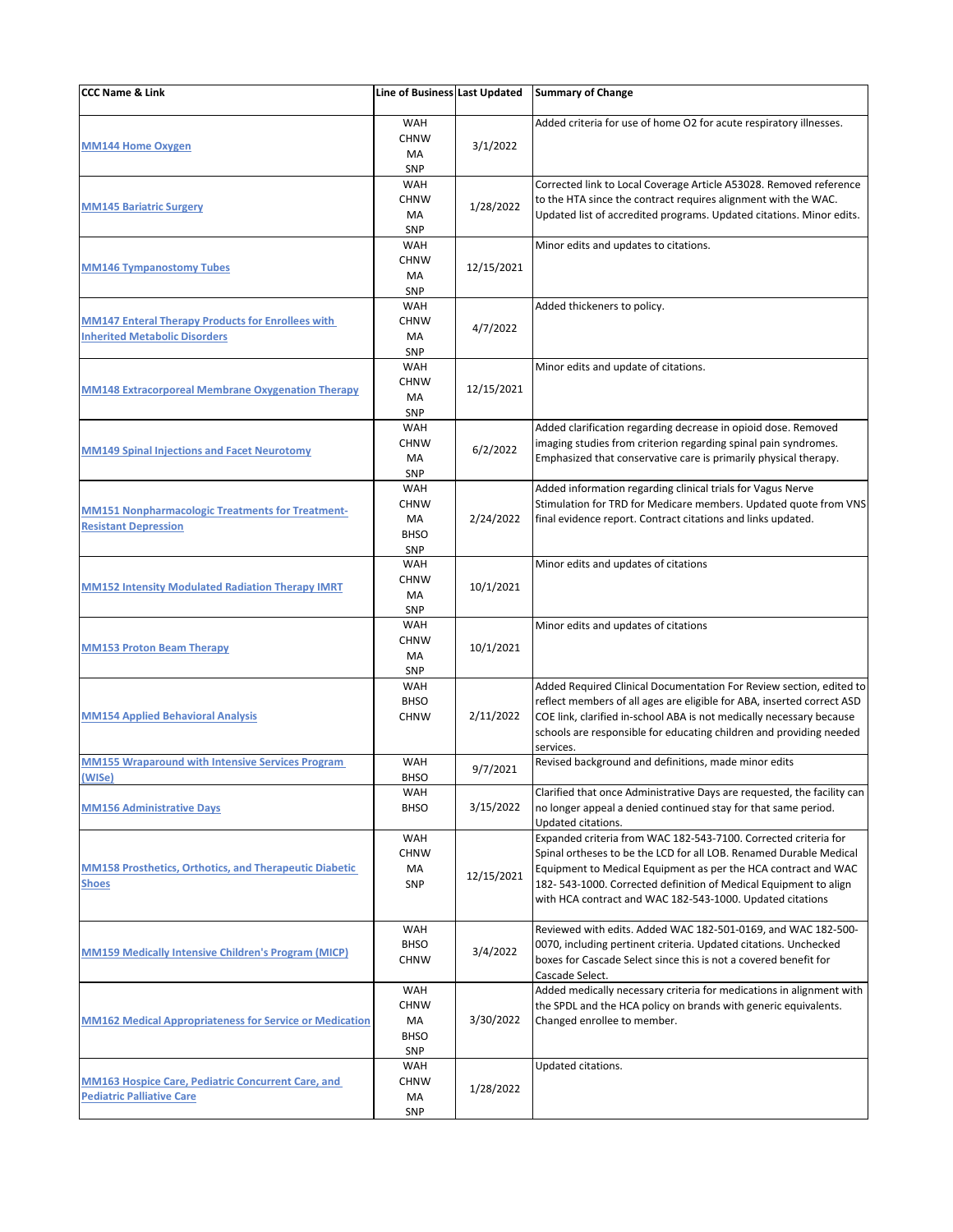| CCC Name & Link                                                                                           | Line of Business Last Updated                                |            | <b>Summary of Change</b>                                                                                                |
|-----------------------------------------------------------------------------------------------------------|--------------------------------------------------------------|------------|-------------------------------------------------------------------------------------------------------------------------|
| <b>MM164 Clinical Trials for Treatments and Devices</b>                                                   | WAH<br><b>CHNW</b><br>MA<br>SNP                              | 9/7/2021   | Minor edits and citations updated                                                                                       |
| <b>MM165 Genetic Testing</b>                                                                              | WAH<br><b>CHNW</b><br>MA<br>SNP                              | 3/9/2022   | Added criteria for unlisted codes                                                                                       |
| <b>MM166 Transgender Health Policy</b>                                                                    | <b>WAH</b><br><b>CHNW</b><br>MA<br><b>BHSO</b><br>SNP        | 10/1/2021  | Reviewed, minor edits and updates to citations.                                                                         |
| <b>MM167 Speech Generating Devices (Augmentative)</b><br><b>Communication Devices)</b>                    | WAH<br><b>CHNW</b><br>MA<br>SNP                              | 12/15/2021 | Reviewed with minor edits. Updated criteria.                                                                            |
| <b>MM168 Hearing Assist Devices</b>                                                                       | <b>WAH</b><br><b>CHNW</b><br>MA<br>SNP                       | 9/9/2021   | Formatting correction. Citations updated.                                                                               |
| <b>MM169 Bathroom and Toilet DME and Supplies</b>                                                         | WAH<br><b>CHNW</b><br>MA<br>SNP                              | 12/15/2021 | Minor edits and updating citations.                                                                                     |
| <b>MM170 Drug Testing in Addiction Treatment and Pain</b><br><b>Management</b>                            | <b>WAH</b><br><b>CHNW</b><br>MA<br>SNP<br><b>BHSO</b>        | 3/30/2022  | Removed the word "urine" from policy title and body to ensure that<br>oral fluid drug testing is covered by this policy |
| <b>MM171 Inpatient Rehabilitation</b>                                                                     | WAH<br><b>CHNW</b><br>MA<br>SNP                              | 9/7/2021   | Minor edits and clarification of medical necessity. Citations updated.                                                  |
| <b>MM172 Home Health Skilled Services</b>                                                                 | <b>WAH</b><br><b>CHNW</b><br>MA<br><b>SNP</b>                | 4/15/2022  | Reviewed and citations updated. Minor edits.                                                                            |
| <b>MM173 Acupuncture Limit Extension for AH and FIMC</b>                                                  | WAH<br><b>CHNW</b><br>MA<br>SNP                              | 10/1/2021  | Added return to work as evidence of functional improvement.<br>Corrected citations and NCQA elements.                   |
| <b>MM176 Psychological Testing</b>                                                                        | <b>WAH</b><br><b>CHNW</b><br>МA<br><b>BHSO</b><br><b>SNP</b> | 9/7/2021   | Minor corrections and edits                                                                                             |
| <b>MM177 Eating Disorders, Inpatient Behavioral Health Level</b><br>of Care                               | WAH<br><b>CHNW</b><br>MA<br><b>BHSO</b><br>SNP               | 9/14/2021  | Revision of medical and continued stay criteria, reformatting                                                           |
| <b>MM178 Eating Disorders, Partial Hospital Behavioral Health</b><br><b>Level of Care</b>                 | WAH<br><b>CHNW</b><br>MA<br><b>BHSO</b><br><b>SNP</b>        | 9/14/2021  | Reformatting of admission criteria, rewording of behavioral<br>health/suicidal ideation portion                         |
| <b>MM179 Eating Disorders and Anorexia Nervosa, Residential</b><br><b>Behavioral Health Level of Care</b> | <b>WAH</b><br><b>CHNW</b><br>MA<br><b>BHSO</b><br>SNP        | 9/14/2021  | Reformatting of criteria numbering, minor edits                                                                         |
| <b>MM180 Electroconvulsive Therapy (ECT)</b>                                                              | WAH<br><b>CHNW</b><br>MA<br><b>BHSO</b><br>SNP               | 8/6/2021   | Updated required documentation and background sections, minor<br>edits to criteria                                      |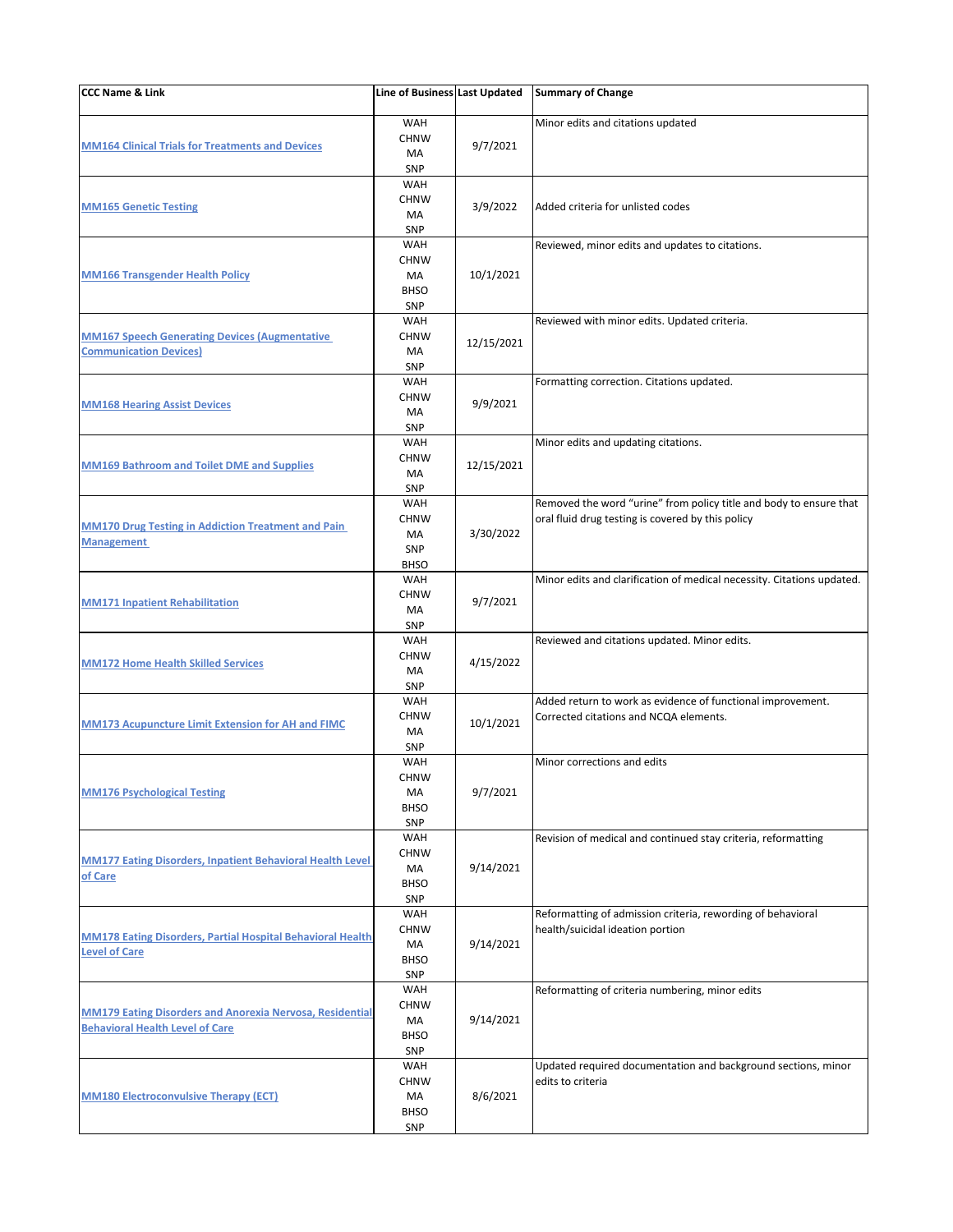| <b>CCC Name &amp; Link</b>                                                                                       | Line of Business Last Updated                                |                       | <b>Summary of Change</b>                                                                                                                                                                                                                                                                                                                                                                                                                                                                                                                                                                     |
|------------------------------------------------------------------------------------------------------------------|--------------------------------------------------------------|-----------------------|----------------------------------------------------------------------------------------------------------------------------------------------------------------------------------------------------------------------------------------------------------------------------------------------------------------------------------------------------------------------------------------------------------------------------------------------------------------------------------------------------------------------------------------------------------------------------------------------|
| <b>MM181 Repetitive Transcranial Magnetic Stimulation</b><br>(rTMS)                                              | <b>WAH</b><br><b>CHNW</b><br>MA<br><b>BHSO</b><br>SNP        | 4/26/2022             | Added qualified psychiatric provider in criteria and definitions                                                                                                                                                                                                                                                                                                                                                                                                                                                                                                                             |
| <b>MM182 Peripheral Nerve Diagnostic Injections and</b><br><b>Ablations</b>                                      | <b>WAH</b><br><b>CHNW</b><br>MA<br><b>SNP</b>                | 12/15/2021            | Minor edits and updates to citations.                                                                                                                                                                                                                                                                                                                                                                                                                                                                                                                                                        |
| <b>MM183 Cervical Or Lumbar Spinal Fusion For Patients With</b><br><b>Degenerative Disc Disease</b>              | <b>WAH</b><br><b>CHNW</b><br>MA<br><b>SNP</b>                | 3/9/2022              | Clarified that Medicare inpatient only status also applies to AH-IMC                                                                                                                                                                                                                                                                                                                                                                                                                                                                                                                         |
| <b>MM184 Pharmacogenetic Testing</b>                                                                             | WAH<br><b>CHNW</b><br><b>MA</b><br><b>BHSO</b><br>SNP        | 5/11/2022             | <b>Edited MCG citation for Factor 5 Leiden</b>                                                                                                                                                                                                                                                                                                                                                                                                                                                                                                                                               |
| <b>MM185 Sacroiliac Joint Fusion</b>                                                                             | <b>WAH</b><br><b>CHNW</b><br>MA<br>SNP                       | 1/28/2022             | Corrected citations and links. Clarified that PT is the preferred<br>method of conservative treatment. Added additional explanation<br>from the HTCC regarding SI fusion for other indications.                                                                                                                                                                                                                                                                                                                                                                                              |
| <b>MM186 Hip Surgery for Femoroacetabular Impingement</b><br>(FAI) Syndrome                                      | <b>WAH</b><br><b>CHNW</b><br>МA<br>SNP                       | 1/28/2022             | Corrected citations. Clarified that opioids do not satisfy criteria for<br>conservative management.                                                                                                                                                                                                                                                                                                                                                                                                                                                                                          |
| <b>MM188 Out of Area Medical or Behavioral Health Services</b><br>for AH-IMC Members                             | <b>WAH</b><br><b>BHSO</b><br><b>CHNW</b>                     | 3/15/2022             | Reviewed with minor edits. Clarified that the CMO must review any<br>request for transfer to out of state facility or provider. Updated<br>citations.                                                                                                                                                                                                                                                                                                                                                                                                                                        |
| MM189 Out of Network Policy for CHNW Cascade Select<br><b>MM190 Knee and Hip Arthroplasty for Osteoarthritis</b> | <b>CHNW</b><br><b>WAH</b><br><b>CHNW</b><br>MA<br><b>SNP</b> | 9/7/2021<br>3/30/2022 | Reviewed with no changes. Citations updated.<br>In alignment with the Bree recommendations approved in November<br>2021, "Persistent and disabling pain for at least 3 months" no longer<br>satisfies the criteria for documentation of impairment. Removed<br>details regarding Shared Decision Making that are no longer included<br>in the Bree recommendation. Edited non-operative treatments in<br>alignment with Bree. Removed comment about corticosteroid<br>injection increasing risk of post op infection since the above criteria<br>states "if not contraindicated". from 2018. |
| <b>MM192 Spinal Cord Stimulation for Treatment of Chronic</b><br><u>Pain</u>                                     | <b>WAH</b><br><b>CHNW</b><br>MA<br>SNP                       | 6/2/2022              | Clarified that conservative therapy (physical therapy and appropriate<br>non-opioid medications) and evaluations must have been within the<br>past year.                                                                                                                                                                                                                                                                                                                                                                                                                                     |
| PM101 Hydroxyprogesterone caproate Makena injection<br>for intramuscular use                                     | WAH<br><b>CHNW</b><br>MA<br><b>SNP</b>                       | 3/2/2022              | Annual review. No changes                                                                                                                                                                                                                                                                                                                                                                                                                                                                                                                                                                    |
| <b>PM103 Ipilimumab (Yervoy)</b>                                                                                 | <b>WAH</b><br><b>CHNW</b><br>MA<br><b>SNP</b>                | 5/5/2022              | Annual Review. Included maximum number of doses approved for<br>certain indications. Added additional criteria for hepatocellular<br>carcinoma. New indications for neuroendocrine and adrenal tumors,<br>malignant peritoneal mesothelioma, ampullary adenocarcinoma (MSI-<br>H or dMMR). Removed criteria for small cell lung cancer.                                                                                                                                                                                                                                                      |
| <u>PM104 Pemetrexed (Alimta)</u>                                                                                 | <b>WAH</b><br><b>CHNW</b><br>MA<br>SNP                       | 5/5/2022              | Annual review. Added criteria for cervical cancer.                                                                                                                                                                                                                                                                                                                                                                                                                                                                                                                                           |
| <b>PM105 Brentuximab vedotin (Adcetris)</b>                                                                      | WAH<br><b>CHNW</b><br>МA<br>SNP                              | 5/5/2022              | Annual review. Added criteria for pediatric Hodgkin lymphoma. For T-<br>cell lymphoma, specified that lymphomatoid papulosis is required to<br>have tried and failed previous treatment.                                                                                                                                                                                                                                                                                                                                                                                                     |
| <b>PM108 Pertuzumab (Perjeta)</b>                                                                                | <b>WAH</b><br><b>CHNW</b><br>МA<br><b>SNP</b>                | 5/5/2022              | Annual review. Added criteria for salivary gland tumors and biliary<br>cancer.                                                                                                                                                                                                                                                                                                                                                                                                                                                                                                               |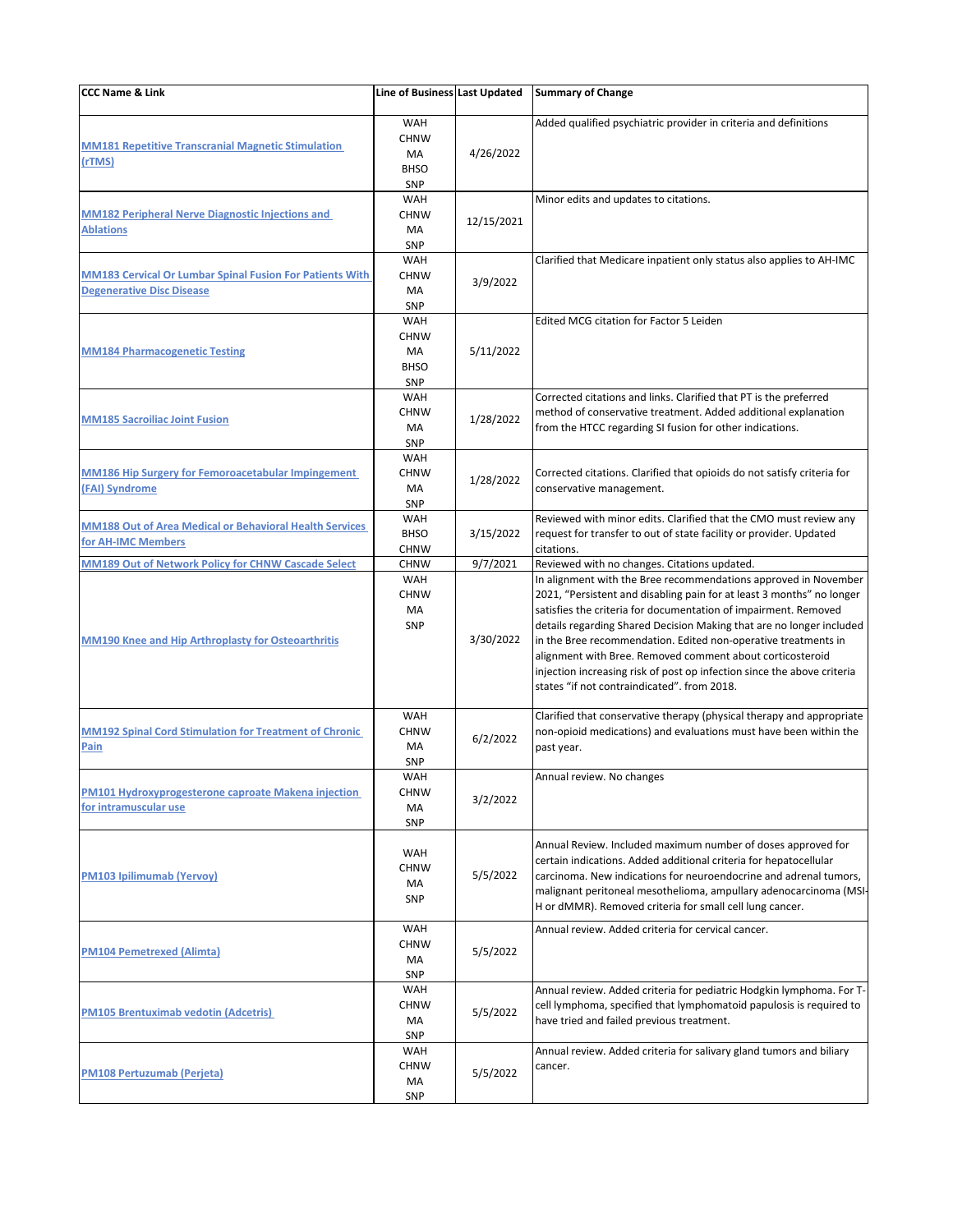| <b>CCC Name &amp; Link</b>                                               | Line of Business Last Updated                 |           | <b>Summary of Change</b>                                                                                                                                                                                                                                                                                                                                                                                                                                                                                                                                                                                                                                                                                                                                                                                                                                                                          |
|--------------------------------------------------------------------------|-----------------------------------------------|-----------|---------------------------------------------------------------------------------------------------------------------------------------------------------------------------------------------------------------------------------------------------------------------------------------------------------------------------------------------------------------------------------------------------------------------------------------------------------------------------------------------------------------------------------------------------------------------------------------------------------------------------------------------------------------------------------------------------------------------------------------------------------------------------------------------------------------------------------------------------------------------------------------------------|
| <b>PM109 Palivizumab (Synagis)</b>                                       | WAH<br><b>CHNW</b><br>MA<br><b>SNP</b>        | 9/28/2021 | Annual review. Format changes. Defined RSV season to be<br>determined by the HCA. No criteria changes.                                                                                                                                                                                                                                                                                                                                                                                                                                                                                                                                                                                                                                                                                                                                                                                            |
| <b>PM110 Nanoparticle albumin bound paclitaxel (Abraxane)</b>            | <b>WAH</b><br><b>CHNW</b><br>MA<br><b>SNP</b> | 1/6/2022  | Annual review. Updated background section and criteria for breast<br>cancer. Changed indications of AIDS-related Kaposi Sarcoma and<br>cholangiocarcinoma to Kaposi Sarcoma and biliary tract cancers,<br>respectively. Updated nomenclature of melanoma to cutaneous<br>melanoma. Updated criteria for small bowel adenocarcinoma and<br>NSCLC. Added new criteria for cervical cancer. Updated conditions<br>not recommended for approval.                                                                                                                                                                                                                                                                                                                                                                                                                                                      |
| <b>PM112 Ramucirumab (Cyramza)</b>                                       | <b>WAH</b><br><b>CHNW</b><br>MA<br><b>SNP</b> | 5/5/2022  | Annual revision: Gastric cancer: Cyramza may be used in combination<br>with irinotecan for gastric cancer. For non-small cell lung cancer,<br>specified type of epidermal growth factor receptor (EGFR) disease for<br>first line-therapy (i.e., exon 19 deletions or exon 21 (L858R)<br>substitution mutations). Added that disease is metastatic or<br>advanced.                                                                                                                                                                                                                                                                                                                                                                                                                                                                                                                                |
| PM114 Epoprostenol (Flolan, Veletri), generics                           | <b>WAH</b><br><b>CHNW</b><br>MA<br><b>SNP</b> | 3/2/2022  | Annual review. Updated citations for appendix tables                                                                                                                                                                                                                                                                                                                                                                                                                                                                                                                                                                                                                                                                                                                                                                                                                                              |
| <b>PM115 Cetuximab (Erbitux)</b>                                         | <b>WAH</b><br><b>CHNW</b><br>MA<br><b>SNP</b> | 11/4/2021 | Annual review. No criteria changes.                                                                                                                                                                                                                                                                                                                                                                                                                                                                                                                                                                                                                                                                                                                                                                                                                                                               |
| PM116 Ado-trastuzumab emtansine (Kadcyla)                                | <b>WAH</b><br><b>CHNW</b><br>MA<br><b>SNP</b> | 11/4/2021 | Annual Review. Updating Appendix A to include dose modifications<br>for early breast cancer.                                                                                                                                                                                                                                                                                                                                                                                                                                                                                                                                                                                                                                                                                                                                                                                                      |
| <b>PM117 Pembrolizumab (Keytruda)</b>                                    | WAH<br><b>CHNW</b><br>MA<br><b>SNP</b>        | 1/6/2022  | Annual revision. Updated dosing criteria for criteria for melanoma,<br>primary mediastinal large B-cell lymphoma, and small cell lung<br>cancer. Updated criteria for MSI-H/dMMR, and renal cell carcinoma.<br>Added new criteria for TMB-H cancer, cutaneous squamous cell<br>carcinoma, triple-negative breast cancer, adrenocortical carcinoma,<br>and soft tissue sarcoma.                                                                                                                                                                                                                                                                                                                                                                                                                                                                                                                    |
| <b>PM118 Alemtuzumab (Lemtrada)</b>                                      | <b>WAH</b><br><b>CHNW</b><br>MA<br><b>SNP</b> | 1/6/2022  | Annual review. Updated dosing criteria to specify interval between<br>treatment courses. Added active infection among conditions not<br>recommended for approval.                                                                                                                                                                                                                                                                                                                                                                                                                                                                                                                                                                                                                                                                                                                                 |
| <b>PM119 Nivolumab (Opdivo)</b>                                          | <b>WAH</b><br><b>CHNW</b>                     | 5/5/2022  | Annual review. Updating dosing criteria for melanoma, anal<br>carcinoma, endometrial carcinoma, extranodal NK/T-Cell Lymphoma,<br>merkel cell carcinoma, and vulvar cancer. Renal cell carcinoma:<br>nivolumab may be used in combination with Carbometyx<br>(cabozatinib) as first-line therapy. Head and neck squamous cell<br>carcinoma (HNSCC): included criteria for patients with<br>nasopharyngeal HNSCC. Esophageal Squamous Cell Carcinoma:<br>included neoadjuvant chemoradiotherapy as an option to try prior to<br>nivolumab. Small bowel adenocarcinoma: Removing requirement for<br>patients to try a previous therapy as nivolumab is listed as an initial<br>therapy. Adding new criteria for the following off-label indications:<br>ampullary adenocarcinoma, primary mediastinal large B-cell<br>lymphoma, cervical cancer, diffuse B-cell lymphoma, small cell lung<br>cancer |
| <b>PM122 Treprostinil (Remodulin)</b>                                    | <b>WAH</b><br><b>CHNW</b>                     | 1/6/2022  | Annual review. No changes.                                                                                                                                                                                                                                                                                                                                                                                                                                                                                                                                                                                                                                                                                                                                                                                                                                                                        |
| <b>PM126 Natalizumab (Tysabri)</b>                                       | <b>WAH</b><br><b>CHNW</b><br>МA<br><b>SNP</b> | 1/6/2022  | Annual review. Updated criteria for multiple sclerosis and Crohn's<br>disease to require documentation of the patient being seronegative<br>for anti-JC virus antibody. Requiring patients to try conventional<br>therapy, an adalimumab product, and at least one other biologic for<br>initial therapy.                                                                                                                                                                                                                                                                                                                                                                                                                                                                                                                                                                                         |
| <b>PM127 Panitumumab (Vectibix) solution for intravenous</b><br>infusion | <b>WAH</b><br><b>CHNW</b><br>MA<br>SNP        | 11/4/2021 | Annual review. No criteria changes.                                                                                                                                                                                                                                                                                                                                                                                                                                                                                                                                                                                                                                                                                                                                                                                                                                                               |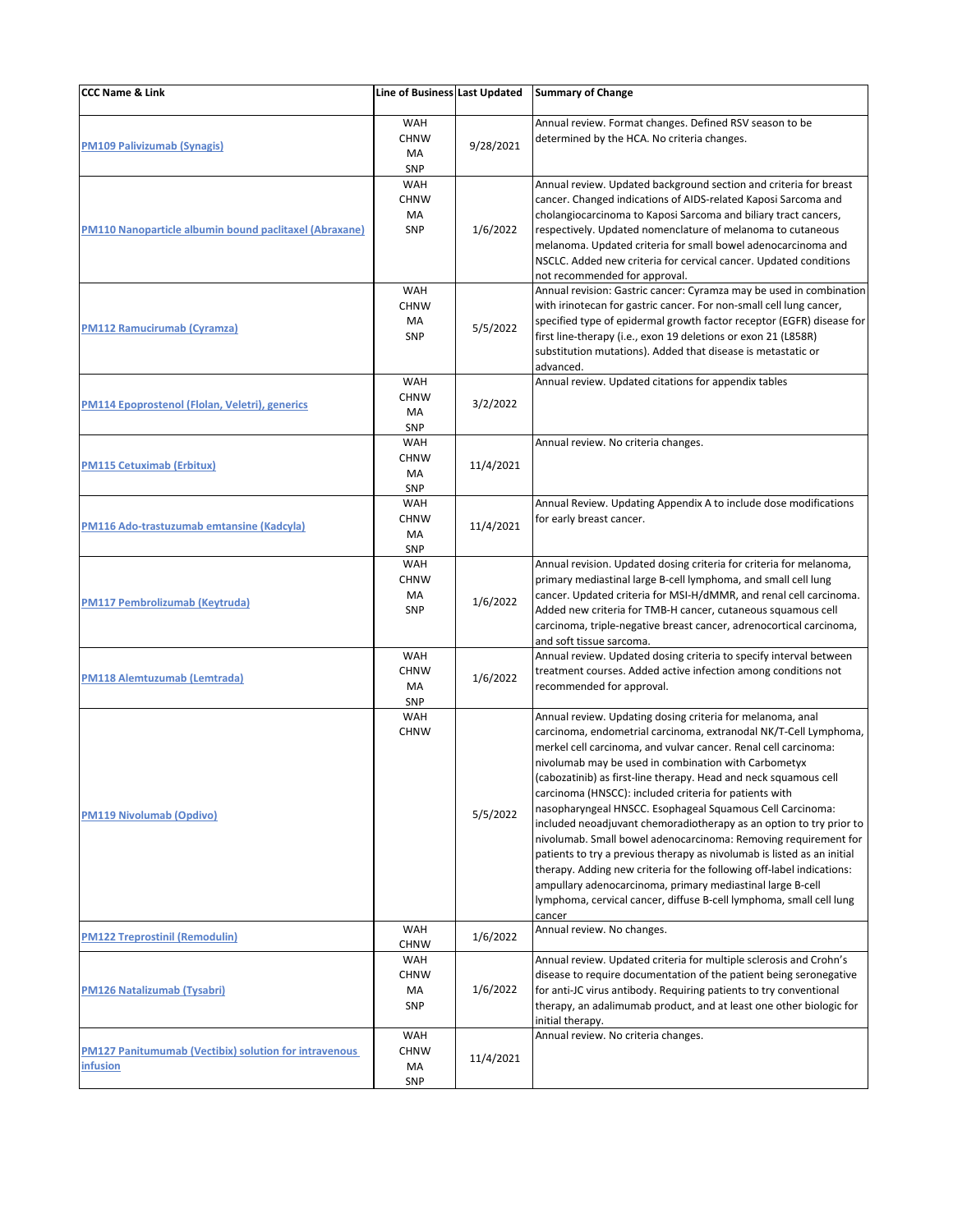| <b>CCC Name &amp; Link</b>                                                                                                                                                                                                                                                                                                                                | Line of Business Last Updated                 |           | <b>Summary of Change</b>                                                                                                                                                                                                |
|-----------------------------------------------------------------------------------------------------------------------------------------------------------------------------------------------------------------------------------------------------------------------------------------------------------------------------------------------------------|-----------------------------------------------|-----------|-------------------------------------------------------------------------------------------------------------------------------------------------------------------------------------------------------------------------|
| <b>PM129 Rituximab products</b>                                                                                                                                                                                                                                                                                                                           | <b>WAH</b><br><b>CHNW</b><br>МA<br><b>SNP</b> | 3/2/2022  | Annual review. Updating dosing criteria for multiple sclerosis                                                                                                                                                          |
| <b>PM132 Trastuzumab Products</b>                                                                                                                                                                                                                                                                                                                         | <b>WAH</b><br><b>CHNW</b><br>MA<br><b>SNP</b> | 3/2/2022  | Annual review. Added additional criteria for colon or rectal cancer.<br>New indication- salivary gland tumors.                                                                                                          |
| <b>PM133 Ziv-aflibercept (Zaltrap)</b>                                                                                                                                                                                                                                                                                                                    | <b>WAH</b><br><b>CHNW</b><br>MA<br><b>SNP</b> | 11/4/2021 | Updating requirement for Zaltrap to be used in combination with<br>FOLFIRI therapy or irinotecan based on NCCN guidelines                                                                                               |
| <b>PM134 Denosumab (Prolia)</b>                                                                                                                                                                                                                                                                                                                           | <b>WAH</b><br><b>CHNW</b><br>MA<br><b>SNP</b> | 1/6/2022  | Updating criteria to match with criteria from HCA Policy No.<br>30.04.00.                                                                                                                                               |
| <b>PM135 Denosumab (Xgeva)</b>                                                                                                                                                                                                                                                                                                                            | <b>WAH</b><br><b>CHNW</b><br>MA<br><b>SNP</b> | 3/2/2022  | Annual review. No criteria changes                                                                                                                                                                                      |
| <b>PM136 Epoetin Products</b>                                                                                                                                                                                                                                                                                                                             | WAH<br><b>CHNW</b><br><b>MA</b><br><b>SNP</b> | 3/2/2022  | Annual review. No criteria changes                                                                                                                                                                                      |
| <b>PM138 Ibandronate (Boniva)</b>                                                                                                                                                                                                                                                                                                                         | <b>WAH</b><br><b>CHNW</b><br>MA<br>SNP        | 1/6/2022  | Annual review. Added medication examples that ibandronate<br>intravenous should not be used with concomitantly                                                                                                          |
| <b>PM139 Immune globulin subcutaneous</b>                                                                                                                                                                                                                                                                                                                 | <b>WAH</b><br><b>CHNW</b><br>MA<br><b>SNP</b> | 1/6/2022  | Annual review. No revisions.                                                                                                                                                                                            |
| <b>PM140 Darbepoetin alfa (Aranesp)</b>                                                                                                                                                                                                                                                                                                                   | <b>WAH</b><br><b>CHNW</b><br>MA<br>SNP        | 3/2/2022  | Annual review. No changes                                                                                                                                                                                               |
| <b>PM141 Omalizumab (Xolair) injection for subcutaneous use</b>                                                                                                                                                                                                                                                                                           | <b>WAH</b><br><b>CHNW</b><br>MA<br><b>SNP</b> | 3/2/2022  | Annual review. Criteria for Medicare changed from MCG: ACG: A-<br>0135 (AC) to PM141 Omalizumab (Xolair®) injection for<br>subcutaneous use.                                                                            |
| <b>PM142 Ocrelizuman (Ocrevus) injection for intravenous use</b>                                                                                                                                                                                                                                                                                          | <b>WAH</b><br><b>CHNW</b><br>MA<br><b>SNP</b> | 3/2/2022  | Annual review. No changes                                                                                                                                                                                               |
| PM144 Hyaluronic acid derivatives (such as Durolane,<br>Euflexxa, Gel-One, Gelsyn-3, GenVisc 850, Hyalgan,<br>Hymovis, Monovisc, Orthovisc, Supartz/Supartz FX,<br>Synojoynt, Synvisc, Synvisc-One, TriVisc, Visco-3)                                                                                                                                     | <b>WAH</b><br><b>CHNW</b><br>MA<br><b>SNP</b> | 5/5/2022  | Annual review. Updated verbiage under Medicaid criteria to<br>"Documented trial and failure to other forms of non-surgical care".<br>Included pain management as an appropriate specialist to administer<br>medication. |
| <b>PM145 Immune Globulin Intravenous (IVIG) (Bivigam,</b><br>Carimune NF Nanofiltered, Flebogamma DIF, Gammagard<br>Liquid, Gammagard S/D < 1 mcg/dL in 5% solution,<br>Gammaked, Gammaplex, Gamunex-C, Octagam, Privigen<br>Liquid)                                                                                                                      | WAH<br><b>CHNW</b>                            | 9/2/2021  | Annual review. Formatting revisions. Octagram has been approved<br>for dermatomyositis. Additional evidence supports the use of all<br>products for dermatomyositis. No criteria changes.                               |
| <b>PM147 Cytokine, TNF inhibitors, &amp; CAM Antagonists</b><br>[including abatacept (ORENCIA), anakinra (KINERET),<br>canakinumab (ILARIS), certolizumab pegol (CIMZIA),<br>golimumab (SIMPONI ARIA), infliximab (INFLECTRA,<br>RENFLEXIS, REMICADE), secukinumab (COSENTYX),<br>tocilizumab (ACTEMRA), ustekinumab (STELARA),<br>vedolizumab (ENTYVIO)] | WAH<br><b>CHNW</b>                            | 5/5/2022  | Early update. Changed verbiage to allow pharmacist to review<br>requests on a case                                                                                                                                      |
| <b>PM149 Antiasthmatic Monoclonal Antibodies-IL-5</b><br><b>Antagonists</b>                                                                                                                                                                                                                                                                               | WAH<br><b>CHNW</b><br>MA<br><b>SNP</b>        | 3/2/2022  | Annual review. No criteria changes.                                                                                                                                                                                     |
| <b>PM150 Eculizumab injection (Soliris)</b>                                                                                                                                                                                                                                                                                                               | MA<br><b>CHNW</b>                             | 11/4/2021 | Removed coverage for eculizumab (Soliris) under Medicaid as it will<br>be carved out and covered by the HCA.                                                                                                            |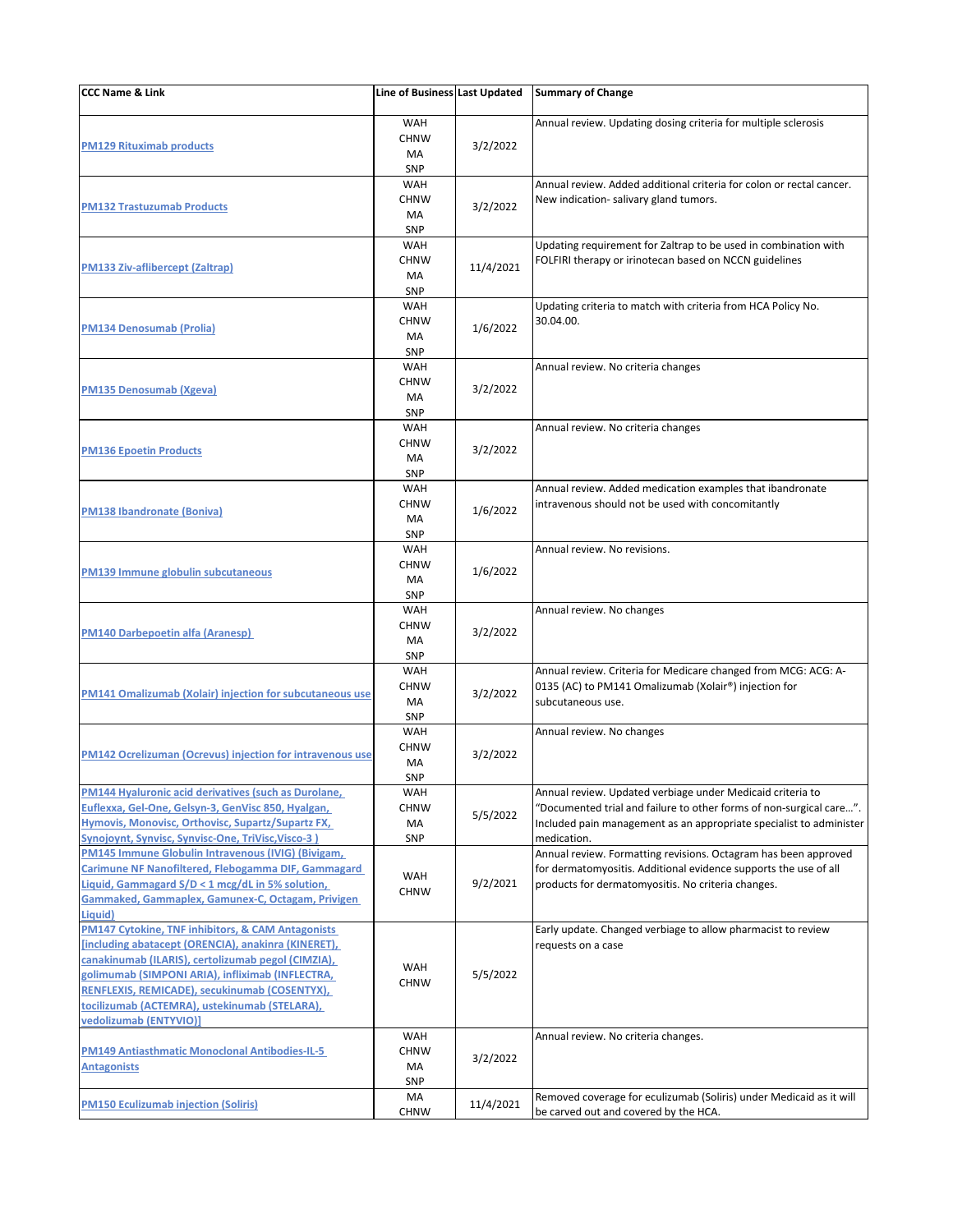| <b>CCC Name &amp; Link</b>                                                                      | Line of Business Last Updated                 |           | <b>Summary of Change</b>                                                                                                                                                                                                                                                                                                 |
|-------------------------------------------------------------------------------------------------|-----------------------------------------------|-----------|--------------------------------------------------------------------------------------------------------------------------------------------------------------------------------------------------------------------------------------------------------------------------------------------------------------------------|
| <b>PM151 Buprenorphine for subcutaneous use (Sublocade)</b>                                     | WAH<br><b>CHNW</b><br>MA<br><b>SNP</b>        | 3/2/2022  | Annual review. Removed Probuphine drug list as it has been<br>voluntarily withdrawn from the market.                                                                                                                                                                                                                     |
| <b>PM152 Enzymes for Gaucher Disease</b>                                                        | <b>WAH</b><br><b>CHNW</b><br>MA<br><b>SNP</b> | 9/2/2021  | Annual Review. Formatting revisions. Removed criteria for Type 3<br>Gaucher.                                                                                                                                                                                                                                             |
| <b>PM153 Romiplostim (Nplate)</b>                                                               | <b>WAH</b><br><b>CHNW</b><br>MA<br><b>SNP</b> | 9/28/2021 | Annual Review. Formatting changes. Updated background. New<br>criteria for Hematopoietic Syndrome of Acute Radiation Syndrome.                                                                                                                                                                                           |
| <b>PM154 Corticotropin (H.P. Acthar Gel)</b>                                                    | WAH<br><b>CHNW</b><br>MA<br><b>SNP</b>        | 3/2/2022  | Updating policy criteria. Adding Cotrophin as a covered product.                                                                                                                                                                                                                                                         |
| <b>PM155 Granulocyte Colony Stimulating Factors (gCSFs)</b>                                     | WAH<br><b>CHNW</b>                            | 3/2/2022  | Annual review. No changes                                                                                                                                                                                                                                                                                                |
| <b>PM156 Ravulizumab-cwvz (Ultomiris<sup>®</sup>)</b>                                           | <b>CHNW</b><br>MA<br>SNP                      | 11/4/2021 | Removed coverage for ravulizumab-cwvz (Ultomiris) under Medicaid<br>as it will be carved out and covered by the HCA                                                                                                                                                                                                      |
| <b>PM157 Afamelanotide implant (Scenesse)</b>                                                   | WAH<br><b>CHNW</b><br>MA<br><b>SNP</b>        | 9/2/2021  | Annual Review. Formatting changes. No criteria change.                                                                                                                                                                                                                                                                   |
| <b>PM158 Capacizumab injection (Cablivi)</b>                                                    | <b>WAH</b><br><b>CHNW</b><br>МA<br><b>SNP</b> | 9/2/2021  | Annual Review. Formatting changes. No criteria changes.                                                                                                                                                                                                                                                                  |
| <b>PM159 Esketamine nasal spray (Spravato)</b>                                                  | <b>WAH</b><br><b>CHNW</b><br>MA<br><b>SNP</b> | 9/2/2021  | Annual Review. Formatting Changes. Add new limitation for use in<br>Background. Add PHQ-9 to Definitions. Add new criteria for<br>treatment of the depressive symptoms in adults with major<br>depressive disorder with acute suicidal ideation or behavior.                                                             |
| <u>PM160 Teprotumumab injection (Tepezza)</u>                                                   | <b>CHNW</b><br>MA<br>SNP                      | 11/4/2021 | Removed coverage for teprotumumab-trbw (Tepezza) under<br>Medicaid as it will be carved out and covered by the HCA.                                                                                                                                                                                                      |
| <b>PM161 Inebilizumb injection (Uplizna)</b>                                                    | <b>CHNW</b><br>MA<br><b>SNP</b>               | 11/4/2021 | Removed coverage for inebilizumab-cdon (Uplizna) under Medicaid<br>as it will be carved out and covered by the HCA.                                                                                                                                                                                                      |
| <b>PM162 Crizanlizumab (Adakveo)</b>                                                            | <b>WAH</b><br><b>CHNW</b><br>MA<br><b>SNP</b> | 9/2/2021  | Annual review. Format changes. No criteria changes.                                                                                                                                                                                                                                                                      |
| <b>PM163 Burosumab (Crysvita)</b>                                                               | <b>WAH</b><br><b>CHNW</b><br>MA<br><b>SNP</b> | 9/28/2021 | Annual Review. Formatting Changes. Add background information<br>regarding new indication for tumor-induced osteomalacia. Add new<br>criteria for treatment of tumor-induced osteomalacia.                                                                                                                               |
| <b>PM164 Cerliponase alfa (Brineura)</b>                                                        | WAH<br><b>CHNW</b><br>MA<br>SNP               | 9/2/2021  | Annual Review. Formatting changes. No criteria changes.                                                                                                                                                                                                                                                                  |
| <b>PM165 Duchenne Muscular Dystrophy gene therapy</b><br><b>(Exondys 51, Vyondys, Viltepso)</b> | <b>CHNW</b><br>MA<br>SNP                      | 5/5/2022  | Annual Review. Added criteria for Casimersen (Amondys 45).                                                                                                                                                                                                                                                               |
| <b>PM166 Edavarone (Radicava)</b>                                                               | <b>CHNW</b><br>MA<br><b>SNP</b>               | 10/4/2021 | Annual review. Added additional criteria (i.e., Awaji-Shima criteria<br>and Gold Coast Criteria) that can be used to diagnosis definite or<br>probably ALS. Updated requirement of riluzole to include<br>documentation that a patient is not a candidate to receive riluzole<br>due to intolerance or contraindication. |
| <b>PM167 Elapegademase (Revcovi)</b>                                                            | WAH<br><b>CHNW</b><br>MA<br><b>SNP</b>        | 9/2/2021  | Annual review. Formatting revisions. Updating reauthorization<br>criteria for trough plasma ADA activity to be at least 15 mmol/hr/L<br>and for the prescriber to verify the client is not a candidate for HSCT,<br>has failed HSCT, or is using elapegademas-lvlr as a bridge to definitive<br>therapy with HSCT        |
| PM168 Emapalumab (Gamifant)                                                                     | <b>CHNW</b><br>MA<br>SNP                      | 10/4/2021 | Annual review. Format changes. No criteria changes                                                                                                                                                                                                                                                                       |